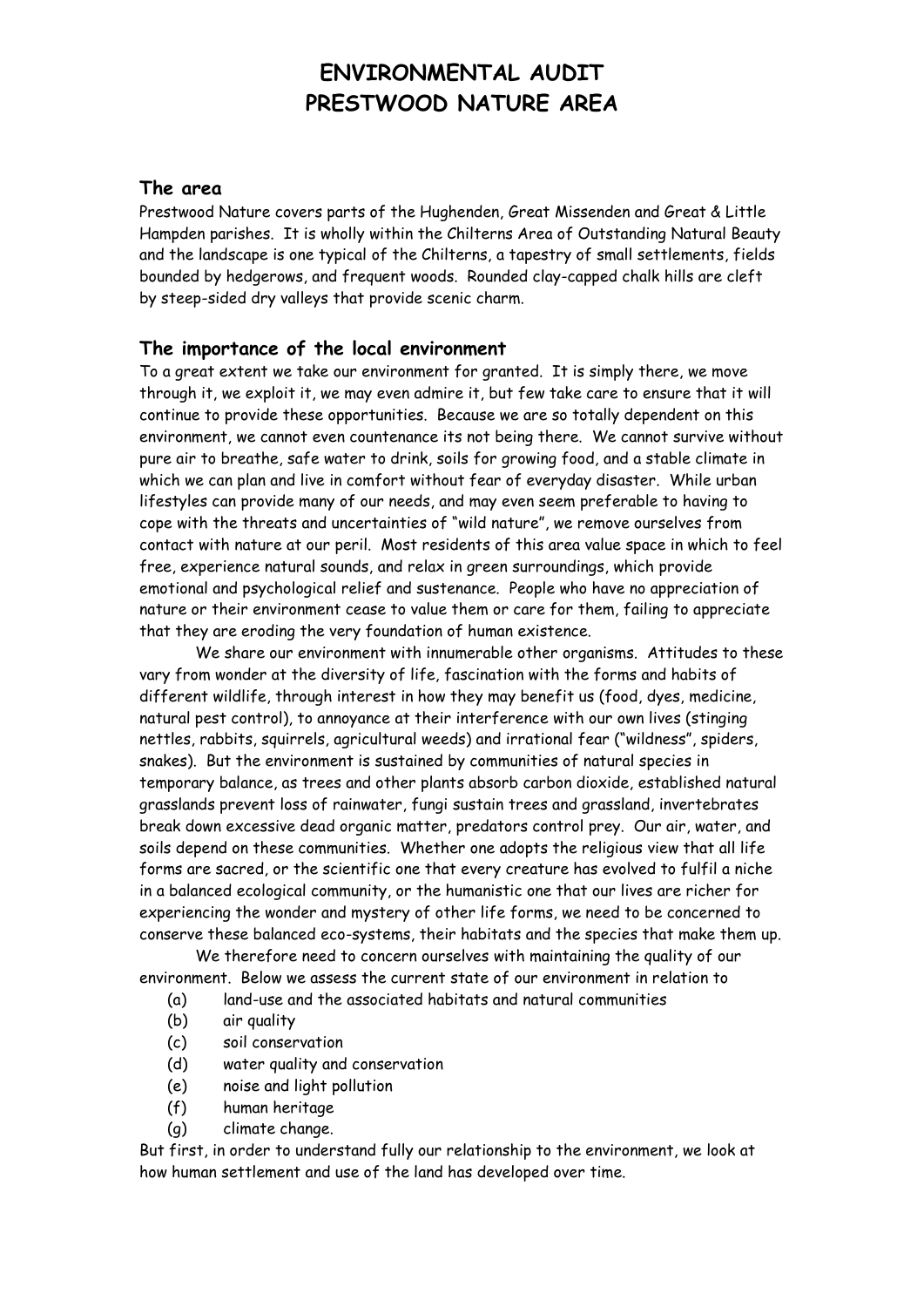#### **History of man's settlement: how our environment was shaped**

The first human settlements in England were around the coast and along major river valleys, so that our area long remained primeval "wild wood", but even by Neolithic times settlements were established on hill-tops with relics of hill-forts at the highest points of the Chilterns escarpment, and burial mounds (eg Oaken Grove, Hampden). These peoples would have hunted animals such as boar, bear, wild ox (aurochs) and deer, but their footprint in our area was very light, with the odd flint axe and scraper providing only scrappy evidence of their residence here. Even the hill-forts were deserted with the advent of the Romans, who preferred the well-watered valleys for their villas at Little Missenden, Hughenden and Wycombe. (The age of the mysterious Grim's Ditch, which passes through Hampden to the edge of Prestwood and again appears across the Missenden valley towards The Lee, is unknown, but certainly it seems to have lost all meaning by Anglo-Saxon times, probably marking the boundary of some ancient Celtic hill-tribe.) Outlying farms were sited near springs that then abounded, for instance, along what is now Hampden Road west of Prestwood (the valley along which this road now runs being then a winterbourne that flowed intermittently most winters). Roman impact on the hill regions was slight, despite a number of finds of late Roman (Byzantine) coins etc in Prestwood, Denner Hill, Potters Row, and other settlements north of Great Missenden, which are probably evidence of Anglo-Saxon commerce after the Romans departed. It was not until the Anglo-Saxon era that real inroads began to be made into our area, as manorial estates were established at Great Missenden, Great Hampden and Hughenden, and cultivation began to spread further up the hills with the felling of a large part of the old forest.

By the time of the Norman invasion there was little wild wood left. The remaining woods, mostly on the hill-tops, were intensively used for timber, firewood, coppice and browsing for animals. Below these was permanent grassland for grazing stock and hay-making, and in the more fertile lower valleys cultivated land for crops. Animals were taken to the grazing lands on a daily basis, being brought back each evening to the shelter and safety (there were still wolves) of stockades close to the settlements, among small orchards and kitchen gardens for herbs and vegetables. Around Great and Little Missenden this led to the creation of innumerable lanes followed by shepherds and cowherds for centuries, wearing deep tracks between high banks, surviving as the characteristic green lanes of today, a major scenic and ecological feature, some of which were eventually metalled, like Hotley Bottom Lane from Hampden Bottom up to Prestwood, or Watchet Lane, others still maintaining much of their original rural character, such as Featherbed Lane to Holmer Green from Little Kingshill, or Boss Lane from Hughenden Valley to Great Kingshill.

Remains of medieval settlements can still be seen at Bury Farm, Rook Wood, Frith Hill, and of course Missenden Abbey, but we know very little about them. In some cases isolated plateau farms were established to keep stock near their food, such as: Denner Hill (Anglo-Saxon *denn* 'swine-pasture') which was then still largely tree-covered, providing acorns etc for pigs; Nanfans (probably the first settlement at Prestwood); Peterley (first cleared and settled by monks from Missenden Abbey); Martins End, Little Kingshill and Grange Farm (all established by the monks). Even in these early medieval times the countryside was far from static, with grazing land alternating with hayland, neglected arable land returning to scrub, woods felled in one part, re-planted in another, cultivated land left to become grassland, grazing land ploughed up, according to the exigencies of changing population and economic needs, a continually changing environment that established the quilt-like scenery of today. A major change in the  $14<sup>th</sup>$ century was the huge depopulation following the Black Death, when many former agricultural lands were deserted and returned naturally to woodland, some later recleared but others remaining wooded to this day. (The lower part of Angling Spring Wood, Great Missenden, was probably farmland in medieval times, but has been continually wooded since.)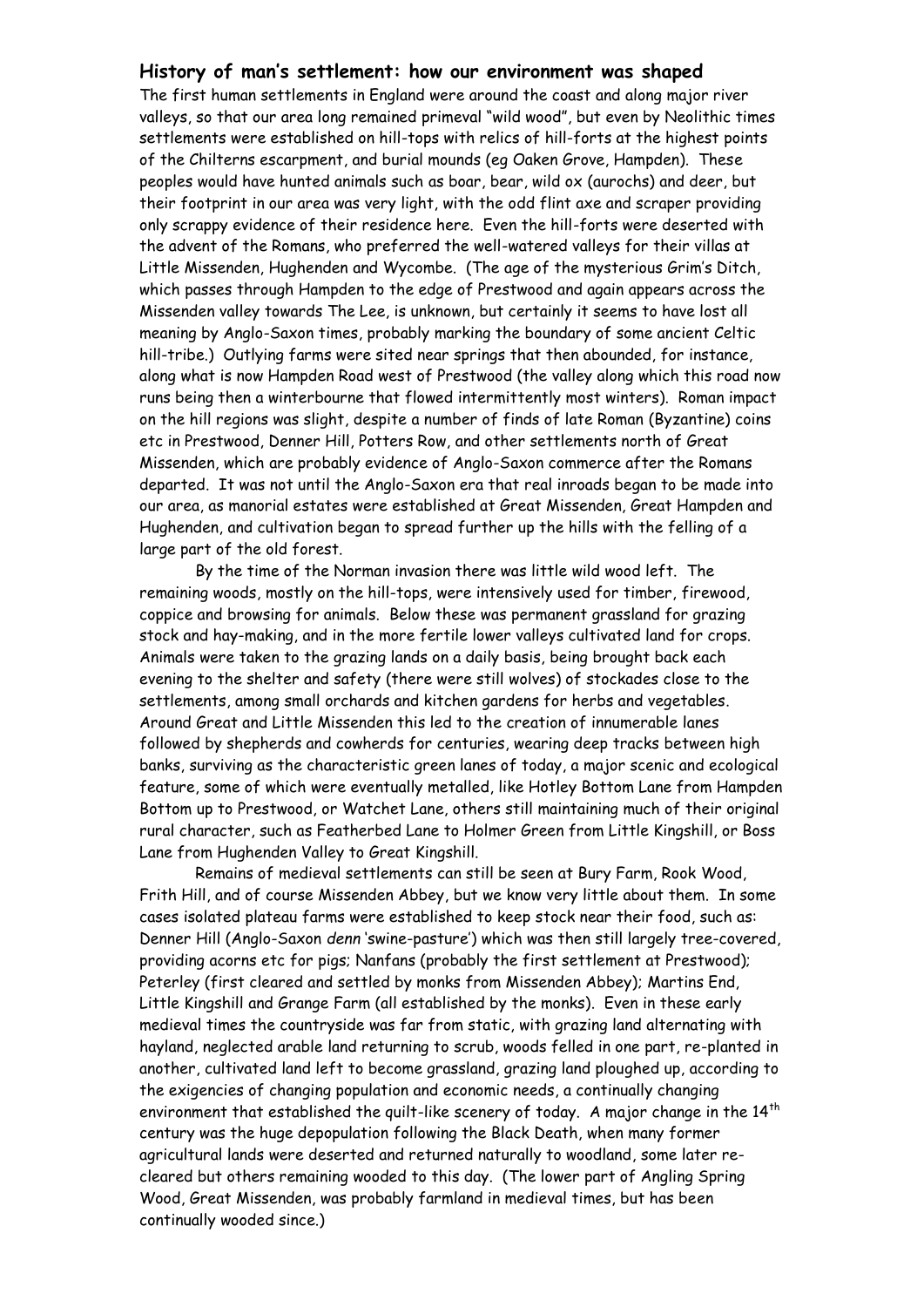The most fertile soils were in the river valleys, arising from a fine silt deposited in winter floods, often manipulated by sluice gates along the stream, as at Great Missenden (the remains of one of which can be seen by the path along the north side of Boug's Meadow), but most of the local soils were relatively poor. The chalk soils are thin, stony, not high in nutrients and low in yield. The clays, on the other hand, are difficult to work and prone to water-logging, which is why most of the woodland was left on the clay plateaux, alternating, near settlements, with heathy commonland where cottagers could water and pasture the odd cow or goat, collect bracken for bedding and furze for firewood. While cleared land was drained by ditches, the plateau woods still contained areas of marsh (such as the centre of Peterley Wood), and would have been far wetter than today.

Apart from the soils for farming, the countryside provided other resources. The sandier clays, such as at Kiln Common, Prestwood, were suitable as brick-earth, giving rise to a brick-making industry as early as the  $15<sup>th</sup>$  century, which lasted until the Second World War. In places the clays held nodules of iron-rich ore that were excavated and smelted *in situ* using the wealth of wood around for fuel. (One such site, probably medieval, has been found in Peterley Wood, while slag from a similar site in Piggotts Wood has been dated back to the Iron Age.) This was a small-scale industry probably for home consumption alone. The clays also had many hard concretions of sarsen, known locally as Denner Hill stone, suitable for hard-wearing construction such as pavements, but it was probably not until the  $18<sup>th</sup>$  and  $19<sup>th</sup>$  centuries that the skills for finding and working them were sufficiently developed. Chalk-rock, a particularly hard chalk that runs in a thin band just below the tops of all the chalk hills, was also quarried for building-stone, especially barn floors where its permeability helped remove excess liquid. The old timber in the woodlands was jealously guarded by owners for its high value for ship-building etc. Thus commoners' rights included cutting brushwood but there were harsh fines (or worse) for anyone cutting down mature trees. The regular international wars of the middle of the second millennium led to the demise of virtually all our old woodland oaks, only particular "landmark" trees in hedge-rows and field corners surviving. The beech was particularly suitable for furniture and at the height of the Wycombe furniture industry in the  $19<sup>th</sup>$  and early  $20<sup>th</sup>$  centuries most of our local woodlands were converted to beech monocultures. All these woods still contain the remnants of saw-pits used by "bodgers" who camped out with their families in the woods each summer to turn chair-legs on crude lathes. While these "pure" beechwoods have become an accepted, and even celebrated, part of the Chiltern scenery, they are in fact artificial, recent and ecologically poor.

The  $16<sup>th</sup>$  and  $17<sup>th</sup>$  centuries saw the rise of a local aristocracy based on the major country estates, with wealth enough to be leisured and interested in ostentation. This was the main era of the development of parkland at Great Hampden, Hughenden and Missenden Abbey. Former productive farmlands were converted to parklands with isolated trees, usually chosen for their exotic origins, non-native species like common lime, sycamore, horse- and sweet- chestnut, walnut, London plane and Turkey oak. Grand avenues of such trees were planted to create imposing carriage-routes to their manorhouses and vistas to impress their guests. This new landscape element has survived to today and provides home to some of our oldest trees, fortunately including a few native oaks, ash and beech among their number.

The major change in the local landscape in the late  $18<sup>th</sup>$  to mid-19<sup>th</sup> centuries was the enclosure of the commons (vituperatively referred to in legal documents as "waste"). This change was led by the rich gentry who had an eye on the then high wheat prices and greedily looked to increase their land-holdings. Not only did this destroy locally virtually every remnant of the old heathlands and the whole ecology associated with it (gone the heather, the heath violet, most of the gorse and harebells), but it also destroyed the ability of poor cottagers to live off the land, their rights to pasture and simple foraging removed at one sweep by Parliamentary act. This led to rural depopulation of the labouring class (not without their protests and riots, for which many were deported) and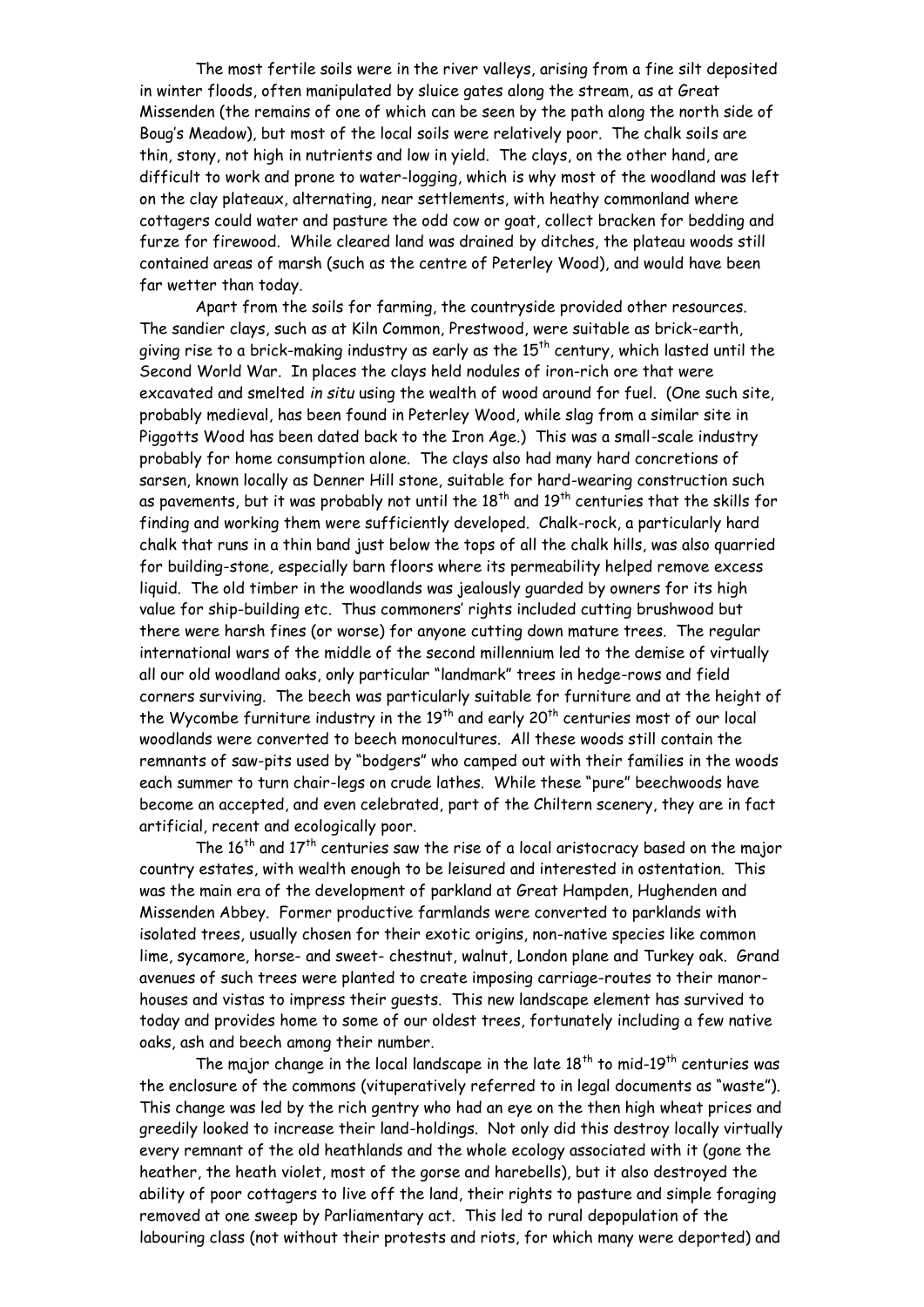a shift of population to the towns and cities to fuel the industrial revolution. And within decades the price of wheat fell and the ploughed-up commons, irretrievably destroyed, provided only poor farmland – so poor that they were soon sold off when the building boom of the mid-20<sup>th</sup> century presented another opportunity of profit to landowners. Heathland is now our rarest habitat and the ecology associated with it extinct. A few commons survive in nearby parts of the Chilterns (eg Naphill and Hyde Heath), although, having lost their original function and day-to-day management, they are sadly degraded.

For most of the history of our area Prestwood was somewhat a backwater in terms of the surrounding region, relations generally limited to neighbouring villages, and even the then grand Peterley House (it later burned down and was rebuilt in the current uninspiring manner) was rarely occupied by its noble owners, the Dormers, and continually let to a sequence of rather lesser gentry. The main communication routes were the London Road from Wendover through Great Missenden and the road from Hughenden south to High (Chepping) Wycombe. This left the plateau lands isolated, with one exception, which bore no comparison to the procession of carriages and stagecoaches along the main roads. This was the old drove road used by farmers taking stock on foot and hoof to sell in London or other towns along the way. This road ran from the north (ultimately from the Midlands) through Prestwood, passing through both Kiln and Prestwood Commons, and must have at least been a major source of trade for the series of inns that appears on its route, from Chequers eastwards to Martins End (and thus Great Missenden) and south to Wycombe past the Polecat, King's Head, Red Lion and Royal Oak (the last now demolished). At Kiln Common the road passed right beside the Sheepwash pond, where dust and briars were washed from the wool of sheep to make them more presentable at market. This pond was recently restored by Prestwood Nature, having lain neglected for a hundred years since it was last used for its original purpose in around 1900.

It was the main route through Great Missenden that did most to transform the area at the end of the 19<sup>th</sup> century, when the railway reached there from London. Not only did this lead to considerable gentrification of Great Missenden, which still has a completely different character from Prestwood and vastly more facilities, though far smaller, but it made for a minor revolution in agriculture. The small orchards attached to every farm suddenly changed from being merely for domestic consumption to being a real commercial proposition, because the speed of rail, compared to carriage on the still atrocious roads, enabled fresh fruit to be taken to the heart of the metropolis, and later to the Midlands. By 1950 Prestwood was like one gigantic cherry orchard, with outings arranged from London for tourists to enjoy the spring blossom. Similar large orchards sprang up at Hughenden, Little Kingshill and Holmer Green, some specialising in apples, others in cherries or a mixture of fruits including pears and plums. The bottom fell out of the market in the middle of the  $20<sup>th</sup>$  century with the advent of refrigeration, and the orchards, which in Prestwood mostly occupied the fields that replaced the commons, were mainly sold for the major building expansion of the 1960s-1980s. Then Prestwood lost its character of rural village, for which farming was the core of its existence and the source of most people's livelihood, and became a dormitory suburb for people who originated elsewhere, worked elsewhere and had no connection with the locality or the land. From a tributary hamlet of Great Missenden, Prestwood became by far the largest settlement in the region (2,300 households) – strangely a change that was paralleled by the gradual loss of local shops and facilities, rather than an increase in proportion to the new population.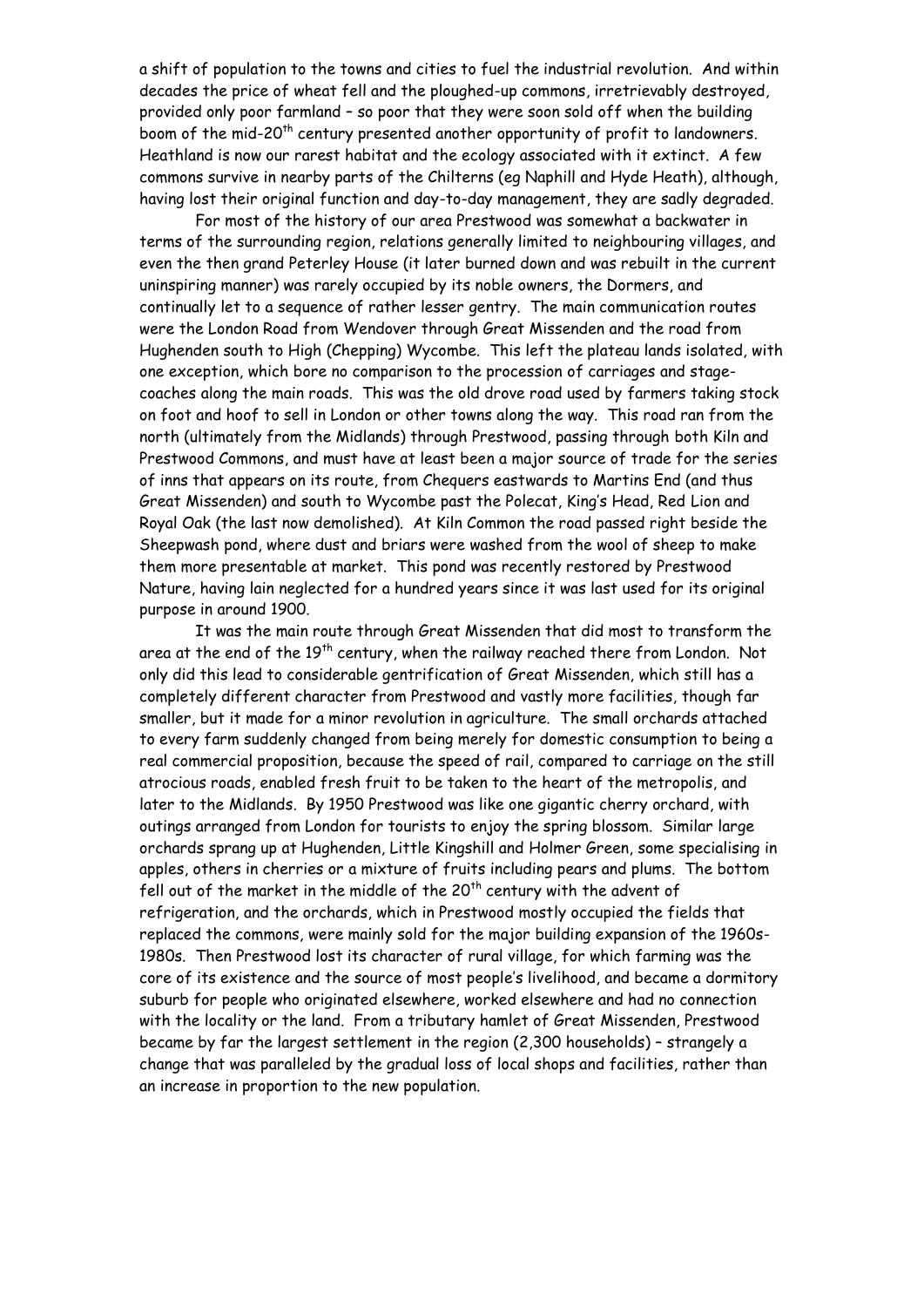# **The environment today**

### **(a) The land and its natural communities**

The landscape outside the major settlements is dominated by woods and farmland of a mixed agricultural type, typical of the Chilterns. This landscape, as the outline above of its historical development shows, is one that has essentially been created by man. While none of the habitats can therefore be considered as properly "natural habitats", where there has been relative continuity and stability over time natural communities of plants and wildlife have evolved that are adapted to each of these man-made habitats. These communities today are threatened by rapid change and even the eradication of some of the habitats in which they have evolved, with the potential loss of biodiversity. Up until the 1950s our area lost on average one species of plant per decade (reflecting the expected rate of change from natural evolution and balanced by other native species expanding into the area), but from then on losses have been far greater with five species lost in the 1960s, seven in the 1970s, 18 in the 1980s, and 5 in the 1990s.

The area is bordered by many important conservation areas:

- 1. to the north-west by the Chiltern escarpment, where there is a series of important nature reserves owned by BBOWT (Berks, Bucks and Oxon Wildlife Trust) and the National Trust,
- 2. to the south-west by Naphill Common SSSI (an ecologically important area managed by a local group and merging into the National Trust's Bradenham Estate),
- 3. to the south by the National Trust's Hughenden Estate and BBOWT's Millfield Wood Reserve, and the beginning of the High Wycombe conurbation (Hazlemere, Holmer Green),
- 4. to the south-east by the extensive Penn Wood, owned by the Woodland Trust,
- 5. to the east by an ancient landscape of small fields and ancient hedgerows around The Lee, Ballinger etc that extends as far as Chesham.

The Prestwood Nature area forms a buffer area between all these major sites, with potential for wildlife links between them all. It is therefore important for relating disparate conservation areas under different management to one another. As such it has been recognised as a Priority Area under the Bucks County Biodiversity Action Plan.

### Sites of importance for nature conservation

### *i. Priority Areas*

The area also includes sites of nature conservation importance in their own right. Two areas that are selected as Priority Areas under the South-east England Biodiversity Action Plan and that lie partially within the Prestwood Nature Area are the Hampden woodlands and the Misbourne valley.

The ancient Hampden woodlands of the Hampden Estate occupy the north-west quarter of the area and from them extend a series of woodlands and chalk grassland sites (in various stages of preservation) south along the dry valleys occupied by the Hampden, Bryants Bottom and Speen Roads. This area occupies the western half of the Prestwood Nature Area and includes most of its most bio-diverse sites and rare species.

The Misbourne river is important as an example of chalk streams, with a special ecology of their own. The Misbourne valley occupies the extreme south-eastern edge of our area and runs from Mobwell, just north of Great Missenden, south-eastwards to Little Missenden. In this part of the river it is subject to disruption of flows, naturally drying up over summer and beginning to flow again in late winter. It suffered a decade of nil flow due to over-abstraction of ground water. While this has now been alleviated, flows are still restricted by a series of low rainfall years (especially over the winters) and subsequently a historically low water-table.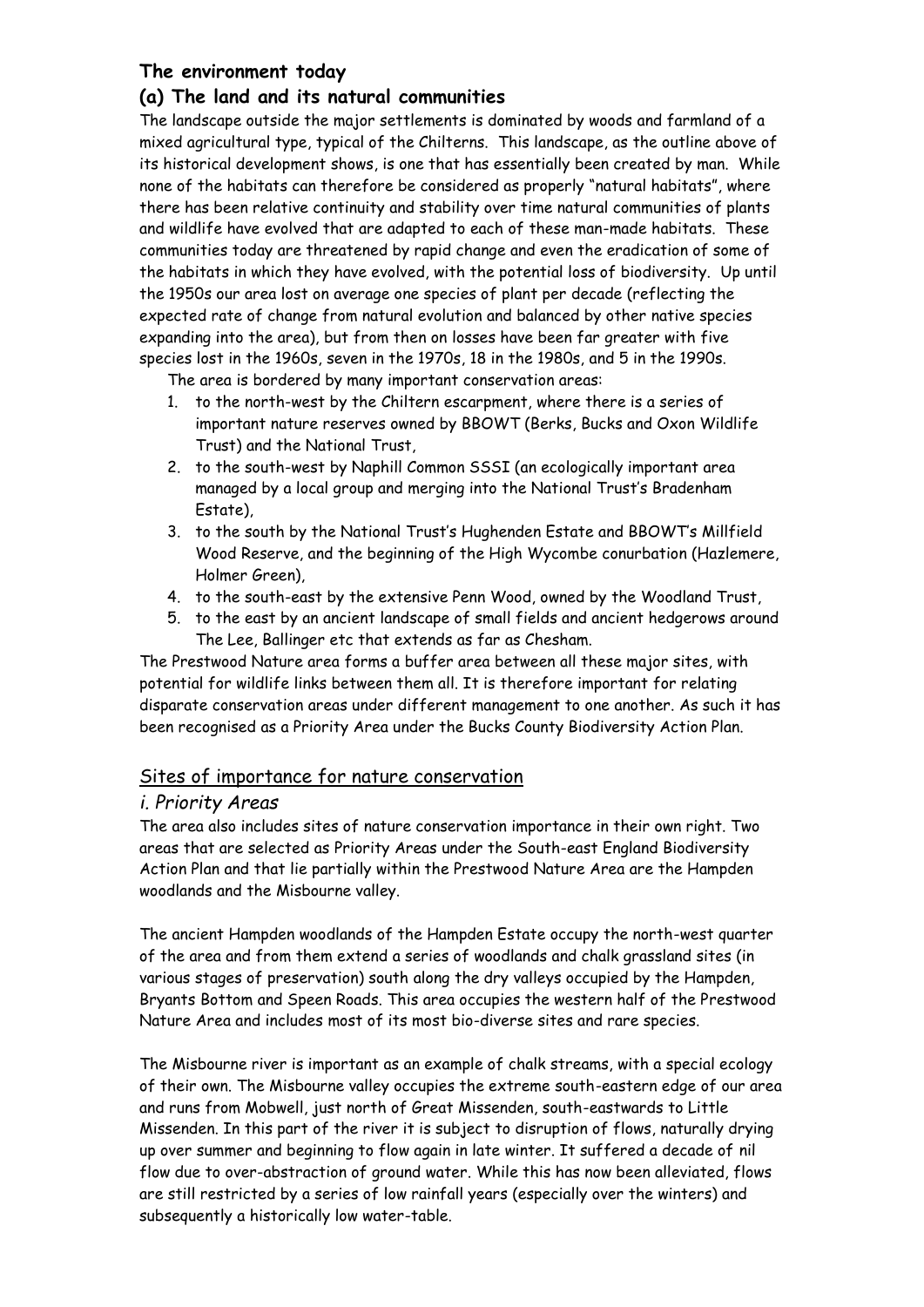# *ii. Local Nature Reserve*

The Prestwood Nature Area includes no BBOWT reserves, but there is one Local Nature Reserve (Prestwood Picnic Site), owned by Wycombe District Council and managed by Wycombe Rangers in association with Prestwood Nature.

# *iii. Local Wildlife Sites*

There are 34 Local Wildlife Sites, selected by the Wildlife Sites Project, Bucks County Council, as having special importance for nature conservation, most of them privatelyowned. These have no statutory protection, but their conservation value must be considered in the event of any planning applications that may affect them.

# *iv. Biological Notification sites*

There are at least another 45 Biological Notification Sites in the process of being considered as LWS.

# *v. Road Verge Nature Reserves*

Six sites were proposed as possible Road Verge Nature Reserves by the County Council before this proposal was shelved. Other road verges could well qualify for similar consideration.

### Countryside Stewardship

Several farms have been awarded the old Countryside Stewardship or the contemporary Higher Level Environmental Stewardship, particularly Hampden Bottom Farm (which is also a flagship farm for LEAF, Linking Environment and Farming) and Wren Davis Ltd, which between then account for over 80 fields and several woods. Hampden Bottom Farm includes unsprayed cultivated field edges supporting rare arable annual wildflowers, and both farms have permanent recovering grassland with important plants and insects. The Little Hampden Estate is also creating wildlife-friendly margins and managing its woodlands with advice from FWAG (Farming and Wildlife Advisory Group).

# Protection

Most of the land is within the Green Belt and all of it within the Chilterns Area of Outstanding Natural Beauty. Although this does not provide absolute protection, the Chilterns Conservation Board is very active in promoting conservation, especially through such posts as its Farming and Chalk Streams Officers. While there are some trees (and whole woods) with Tree Protection Orders, this system provides hardly any protection and most of the important veteran trees are not covered by TPOs. Prestwood Nature mobilises local volunteers and works with landowners to restore, preserve and improve a continually increasing number of sites, as well as promoting awareness of nature conservation. The Chiltern Society maintains footpaths, encourages building that fits in with the local character, monitors water-flow in the Misbourne, and generally tries to increase awareness of environmental issues. There is a Misbourne Action Group concerned to reinstate regular flows in the whole of the river.

# Public lands

A number of scattered sites are owned by public bodies – county, district and parish councils. In many cases, except those sub-let for agriculture, there is public access, as at Abbey Park, Great Missenden (county council), Boug's Meadow, Great Missenden (Chiltern district council, managed by Prestwood Nature), Buryfields (Great Missenden Parish Council), and Kingshill Common (Hughenden Parish Council). Others provide recreation grounds (Prestwood, Great Kingshill, Great Missenden) or allotments, including three at Prestwood and others at Great Kingshill, Ballinger, Naphill, and Spurlands End. In addition, the Countryside and Rights of Way Act 2000 established a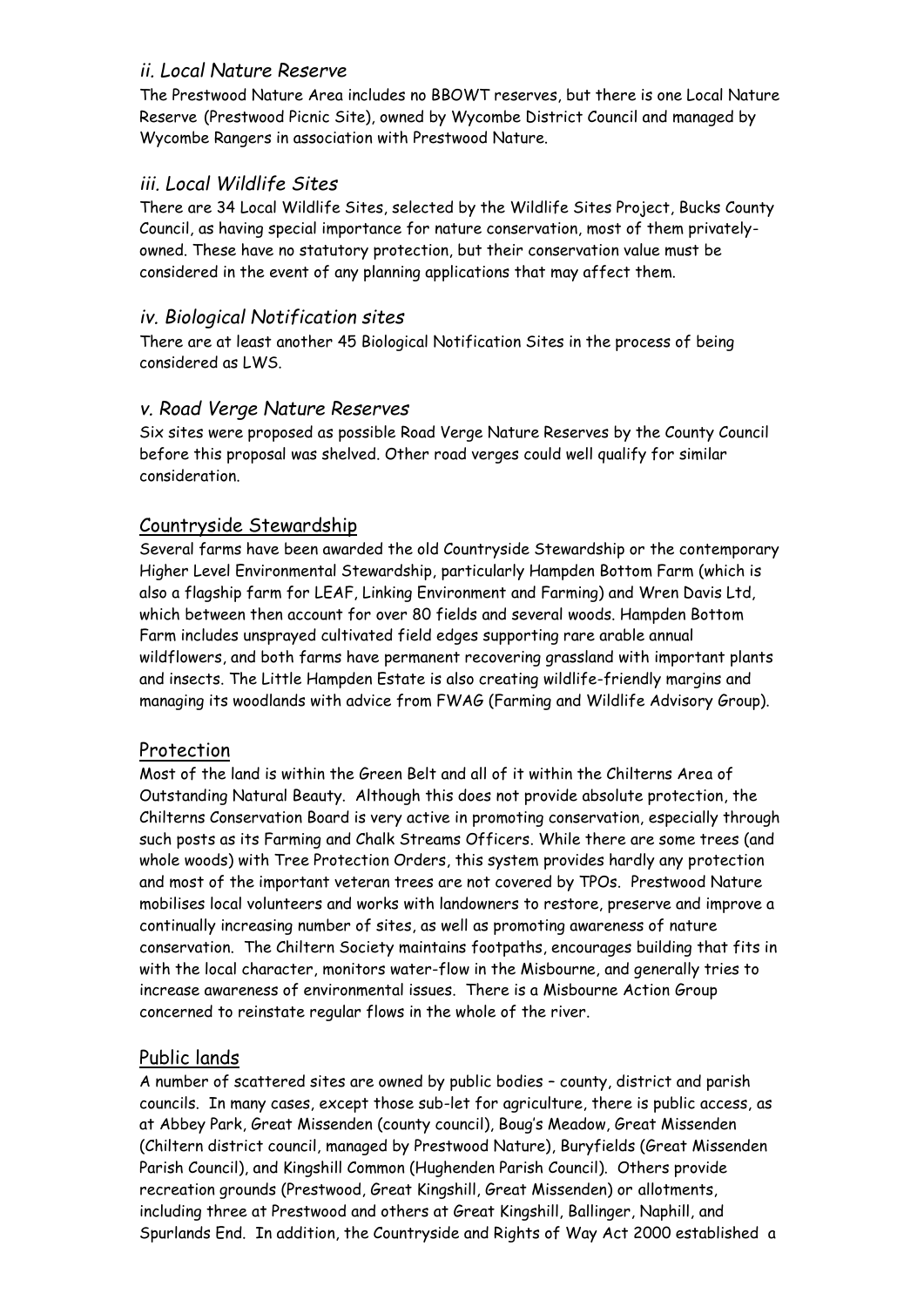couple of open-access areas – Flowers Bottom at Speen and the field north of Spring Coppice, Bryants Bottom – which are also significant as important wildlife areas. Prestwood Nature has been involved with ecological surveys of many of these sites.

#### Important habitat types in the area

Farmland still accounts for three-quarters of the landscape in our area. The proportion of arable to pasture has varied considerably over time, but currently about two-thirds of farmland is pasture, which therefore occupies half of the district. Another 15% is occupied by woodlands, and 10% by human settlements.

The bulk of the pastureland is "improved" in agricultural terms, ie has been fertilised to encourage the growth of grasses nutritious to stock, and has low frequencies of flowering plants of a limited number of species (largely dandelion and buttercups). Little is cut for hay, which has largely been replaced by silage, where the grass is cut while still green and flowers have not set seed, which again reduces the diversity of species. A significant proportion of pasture has recently been replaced by horse paddocks, for which there is considerable demand from a growing leisure industry of horse-riding. Such paddocks are generally particularly low in biodiversity.

Most woodland in the area is formally "semi-ancient", but because of the slump in demand for timber and other woodland products, most have become neglected and have lost a lot of their environmental value. Some woodlands are used for rearing game-birds for shooting syndicates and these are particularly depauperate.

Areas of human settlement are not devoid of environmental value. A large part (about a half) is occupied by gardens, which vary considerably in their biodiversity according to how they are used and managed. Allotments, which are usually close to housing, have a role in supporting wild arable annual plants displaced from intensively managed farmland. There are often interstitial green spaces between housing that are particularly valuable in relieving the monotony of the built environment and can support ecological communities, although these are considerably affected by the intensity of human use. Buildings themselves are of value for a few species of wildlife – such as swallows, house martins and swifts that build their nests under eaves, and barn owls and bats that may find roosting and nesting sites in the roofs of old buildings. Other "invaders" of our living space, such as fat dormice and grey squirrels, are usually less welcome.

The following habitats were once characteristic of the area but are now endangered because of changes in land-use:

*(1) Common land* (acid grassland and heath with gorse scrub) – virtually extinct with no good surviving examples.

*(2) Chalk streams* – two such streams arise in the area; both suffer from low flows resulting from a lowered water-table.

*(3) Chalk grassland* – just a few moderately good examples, but most of these are in serious decline and reversion to scrub; the best examples are those that survive over the harder chalk-rock.

*(4) Hay meadows* – largely replaced by cutting for silage, so that flowery long-grass meadows, cut late in the year, are a thing mainly of the past; these flowery meadows supported huge communities of butterflies, bees and other insects, and early-flowering orchids now rare or extinct locally.

*(5) Arable land* – once supported a range of annual native plants, but most of these are now rare and endangered or even extinct because of modern chemicals; a few communities survive on unsprayed cultivated field margins and allotments.

*(6) Orchards* – a few survive along with fragments of many others. Only one is in active conservation (Collings Hanger) but there are plans to restore others (eg Andlows, Old Orchard); by far the largest is the Old Orchard, Little Kingshill. All orchard remnants in the area (virtually all on private land) were surveyed by Prestwood Nature in 2010 in association with the national orchard survey sponsored by Natural England. The hard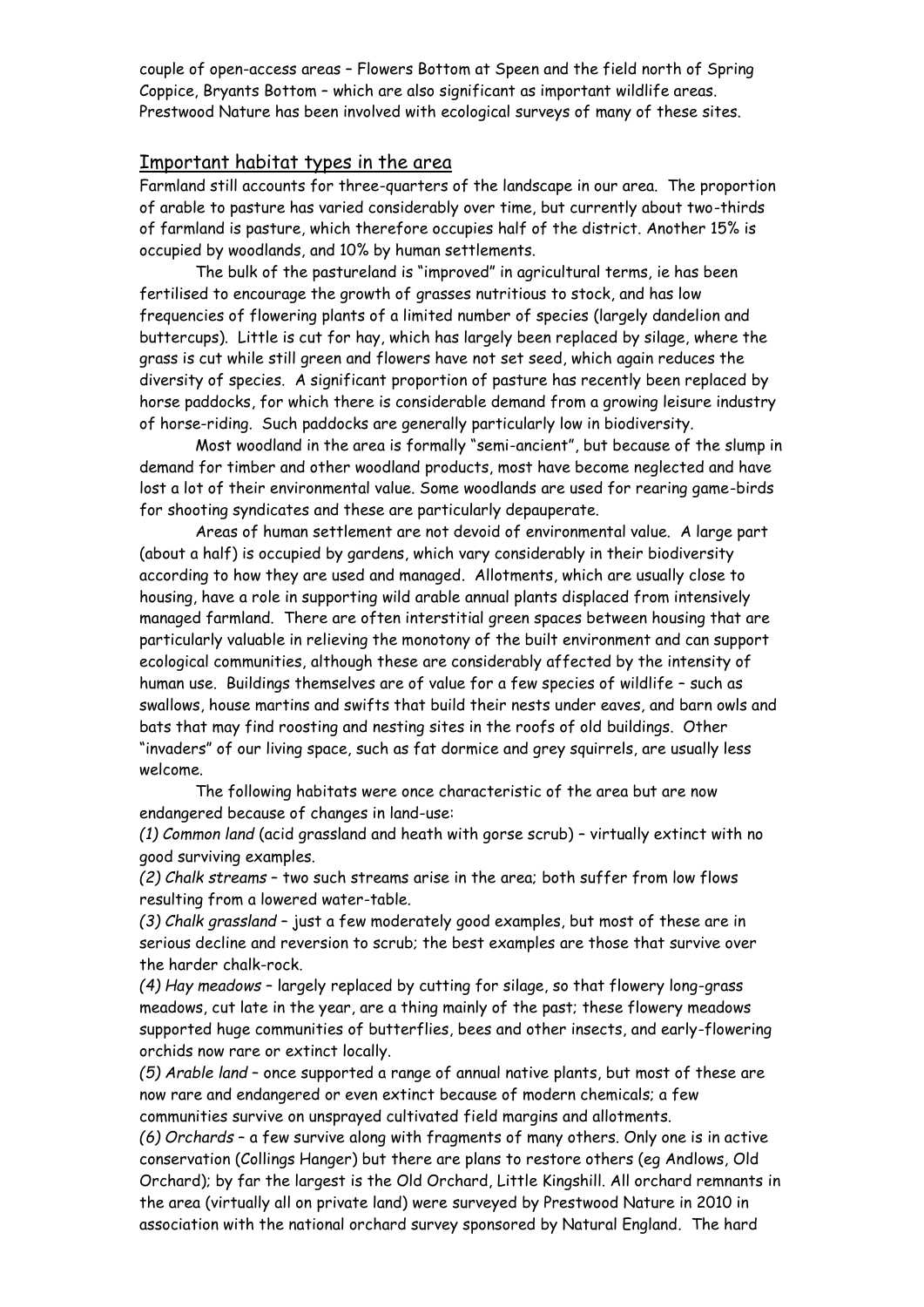winter of 2009-10 saw the start of major muntjac damage of orchard trees, as other forage became difficult to find.

*(7) Ponds* – most in poor condition. There are about 100 ponds still existing in the area. All are in the process of being surveyed by Prestwood Nature.

*(8) Ancient trees* – veteran trees can each support a unique ecological community of its own; there are few trees in the area over 300 years in age. A complete survey by Prestwood Nature is proceeding.

*(9) Semi-ancient woodland* – due to a mixture of clear-felling in the past and recent neglect, hardly any of our woodlands, despite being common and of long-standing, contain really good examples of ancient woodland flora and fauna communities, and most are in decline. The beechwoods, often seen as a quintessential Chiltern feature, are a human artefact of the late  $18<sup>th</sup>$  century; as these monocultures decline it will be better to encourage a mixture of species that would have been typical of the area over many more centuries. Grey squirrels, muntjac and roe deer (all introduced species) have become major pests and are having an increasingly deleterious effect on the regeneration of woodlands.

*(10) Churchyards* – non-intensive management has left many as rare oases for wildlife with many uncommon species.

In addition, the following are important because they provide interstitial wildlife habitats that provide connections between wildlife areas. They often contain the only survivals of ecological communities that were once more extensive:

*(11) Hedgerows* 

*(12) Road verges and green lanes*

*(13) Streams.*

Lastly, there are ecological communities, often very changeable and temporary, that arise, and depend, on

*(14) Disturbed ground*, usually in association with human settlement or industrial sites.

# **(b) Air quality**

Within close proximity to London, the Chilterns in the past suffered from high levels of air-borne industrial pollution. While increasing regulation of emissions has reduced these levels, there is still a rising effect from increasing motor traffic and the release of carbon dioxide from numerous activities. Most of the lichens (a good indicator of air quality) in our area are common species that are adapted to high levels of pollution and nutrification (high levels of nitrogen and phosphorus). A few plants benefit from nutrification – such as stinging nettle, broad-leaved dock, cleavers (or goosegrass) and cow parsley – and these are expanding their populations at the expense of other native species, thus reducing biodiversity. All plants absorb carbon dioxide and are important to reducing the "greenhouse effect", and trees, especially mature old ones, given their size, make a particularly important contribution. Fungi also absorb pollutants from the air.

### **(c) Soil conservation**

Most air-borne pollution, along with rainwater, is eventually absorbed in the soil, especially where there is a dense turf held together by plant roots and aerated by worms and other invertebrates. Arable land, like built environments, is poor at holding water, which therefore tends to run away before it can be used by natural species, including man. (There is a current argument in "green" circles in favour of growing more crops and eliminating animal husbandry, because farm stock release high levels of methane into the atmosphere. Such a move would, however, remove all the natural grassland eco-communities and large areas of cultivated land would cause problems of run-off. This is probably an instance where a balance is preferable to either extreme.) High levels of pesticide and fertiliser on arable land not only destroy soil eco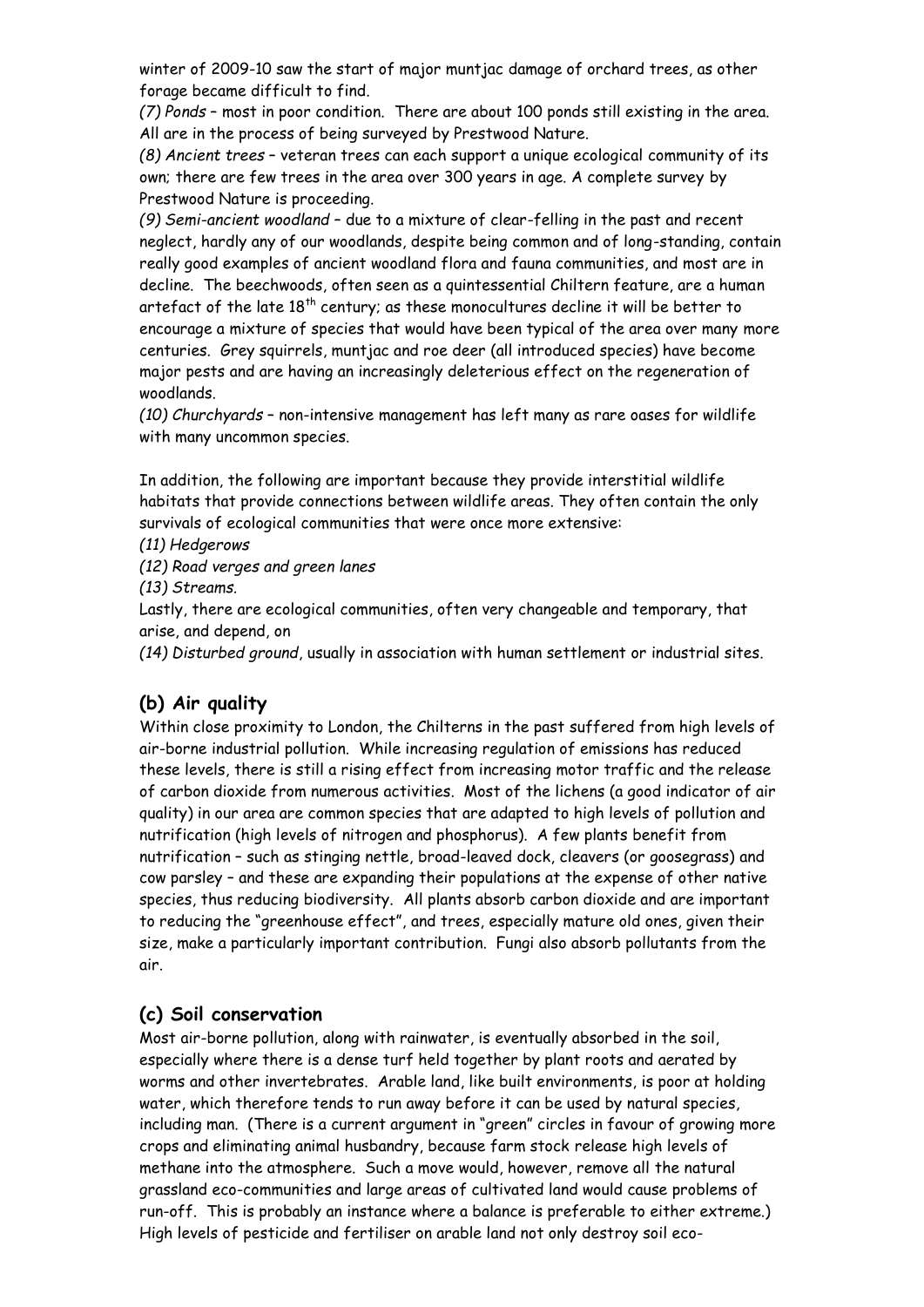communities (as large and important as those on the surface of the land, although entirely invisible), but can also leach into water-courses and water-tables. Countryside Stewardship conditions seek to prevent use of such chemicals in water catchment areas. Organic farming avoids the use of dangerous chemicals altogether, although it is difficult to farm organically while keeping up the high yields necessary in today's economic climate and with supermarket uniformity demands. Shallow-ploughing (as practised for instance by Ian Waller at Hampden Bottom Farm) is the most effective way of maintaining soil quality and both pollution and water-absorption.

### **(d) Water quality and conservation**

While there is no particular issue in terms of water-pollution in this area (as there are no major rivers), over-extraction in the past heavily damaged the Misbourne stream (being among the top 25 rivers in the UK most affected in this way). From its main origin at Mobwell north of Great Missenden to Little Missenden, it ceased to flow altogether for ten years, destroying important aquatic eco-communities. Reductions in extraction have since allowed the stream to flow more regularly, although not every winter as it did in the past. The water-table is lower than formerly because of increased building and lower levels of rainfall in recent decades, which affects the chalk springs that give rise to the Misbourne and also many ponds in the area. The Misbourne is a winterbourne, which traditionally flowed in the winter and spring and gradually dried up in the summer. The plants and creatures that lived in this habitat were adapted to this change and able to survive this annual transition, but only insofar as the revival of flow in the winter was reliable. Fluctuating flows can cause problems in built-up environments. At its maximum flow the Misbourne can flood the neighbouring fields – a fact that was used to advantage in previous centuries because of the fine silt that was deposited in the meadows, improving their quality (a series of higher banks and ditch systems for controlling flows, can still be seen in the fields south of the Black Horse). When the neighbouring land is a car-park or other space used by humans, such floods cause problems. This is particularly so in the Buryfield, Great Missenden, where the river has been constrained within underground culverts too restricted to cope with the maximum flows.

### **(e) Noise and light pollution**

While the Chilterns promotes an image as "peaceful" countryside, the fact is that a continual background drone of traffic, both road and air, is impossible to avoid in our area. The proposal for a high-frequency rail route across the Chilterns (currently to run right through the Great Missenden Parish) would increase even further this level of noise pollution.

Light pollution reduces the visibility of the night sky and appreciation of its constellations, and can disturb certain creatures adapted to darkness. The most affected of the latter are probably the glow-worms, whose populations have declined locally, probably because the males are attracted to human light sources instead of those emitted by the females. Moths are also attracted to street-lights, which disrupts their feeding and breeding activity. The problem is not, however, a major one in our area, where the number of street-lights is very small. Security lights can be a problem if they intrude into neighbouring green spaces and disrupt animal activity there.

# **(f) Human heritage**

There are features of the environment that are valued by its residents and visitors. These include relics of the past (eg barrows, old buildings, traditional orchards, bankand-ditch boundaries, laid hedgerows, and woodland archaeological features like old sawpits) and the admired scenery with small patches of different agricultural land-use, hills and valleys. As an Area of Outstanding Natural Beauty it is important that this heritage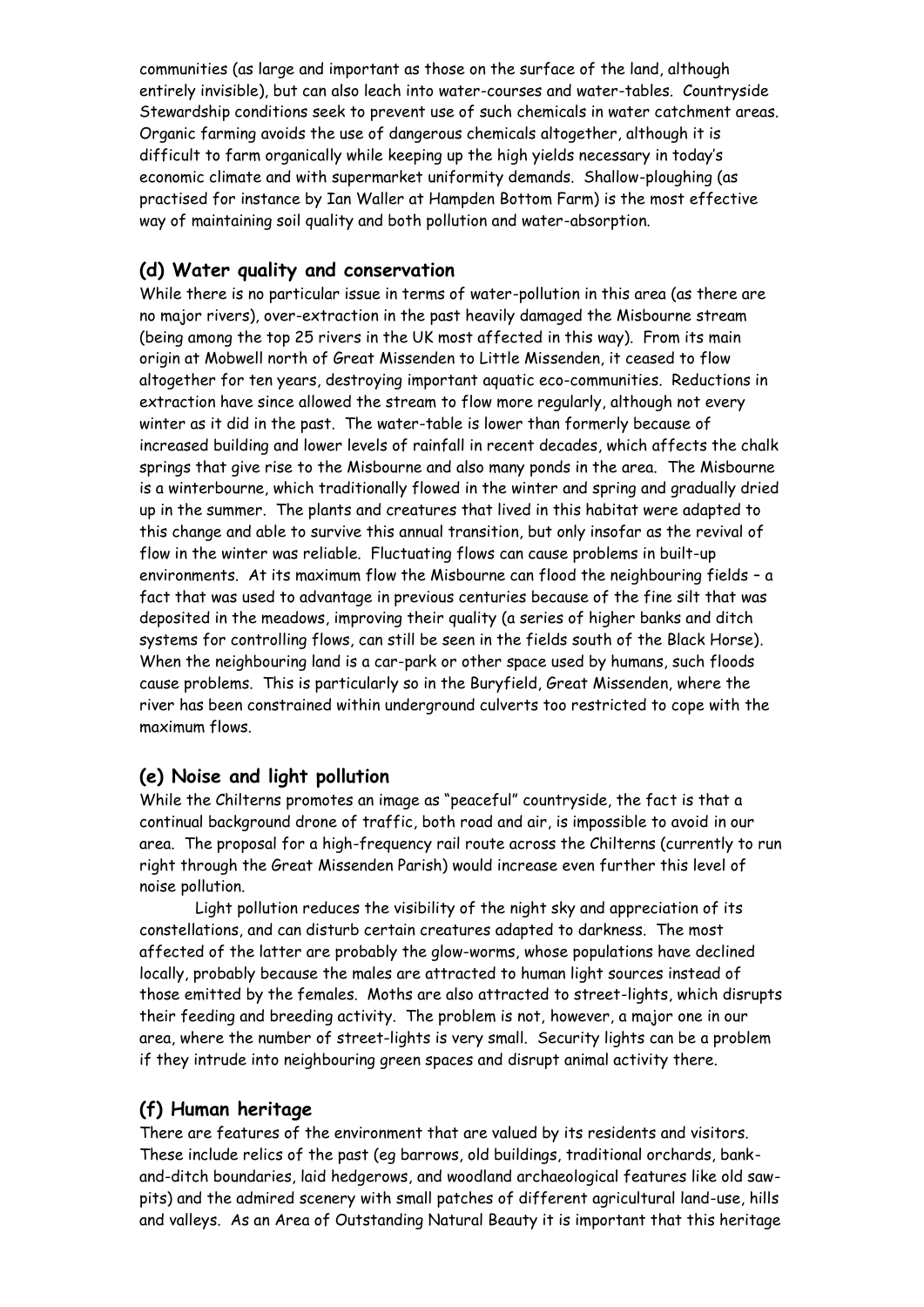be preserved, although on scientific grounds there is no association with the quality of the environment per se. Valuing the scenery and the past, however, does lead to greater appreciation of the role of natural communities in maintaining them and thus indirectly to the maintenance of environmental quality. There is nevertheless a conflict between human appreciation of a particular environment and its conservation, if this appreciation leads to higher levels of human settlement, higher house prices leading to unbalanced communities, higher levels of tourism, and higher levels of leisure use of the countryside, all of which may damage the character that was initially valued. A balance needs to be struck between local economic development and the needs of an environment that has been increasingly marginalised and is now highly sensitive to further impact.

### **(g) Climate change**

Climate has never been stable and there have been times in the last thousand years when the climate has been hotter and colder than it is now. In the last few decades there has been evidence of global warming, but there is uncertainty about whether this is part of a continuing trend, how far it is due to man's interference with the atmosphere, and what local impacts are likely to be. The general consensus among scientists is that there is an effect driven by man's economic activity and that more extreme weather events and overall warming can be expected to increase, but there are some scientists (and some evidence) that would disagree. We shall only really know the truth for certain after the event – when it is too late if, as some forecast, we are headed for ecological disaster. As the effect locally cannot be forecast (even with global warming, in this particular area we might face colder winters and wetter summers), it is impossible to plan for climate change. We do know, however, that gases released by human industry, transport and farming are changing the atmosphere and this change is not beneficial, so that it is sensible to minimise these impacts by the way we live our lives (less use of cars and aeroplanes, recycling, economising on water and fuel, buying local foods and products). These would all have environmental benefits, whatever happens to the world climate. It is also sensible to bear in mind that extreme weather events are always possible (whatever the general trend which at the moment seems to be towards greater frequency) and to plan accordingly – by, not instance, building on low ground close to rivers. The general warming in this area that has occurred over the last few decades has resulted in the migration of creatures, especially insects, into this area that were previously restricted to warmer districts, some of them becoming common, such as Roesel's bush cricket, median wasp, harlequin ladybird, tree bumble-bee, and horse-chestnut leaf-miner, while average dates for first flowering and first advent of summer visitor birds have gradually got earlier. This reinforces the need for linking important wildlife sites by natural corridors (ie wildlife-friendly habitats) to enable species of all kinds to move easily to find the temperature conditions they need as their habitats change.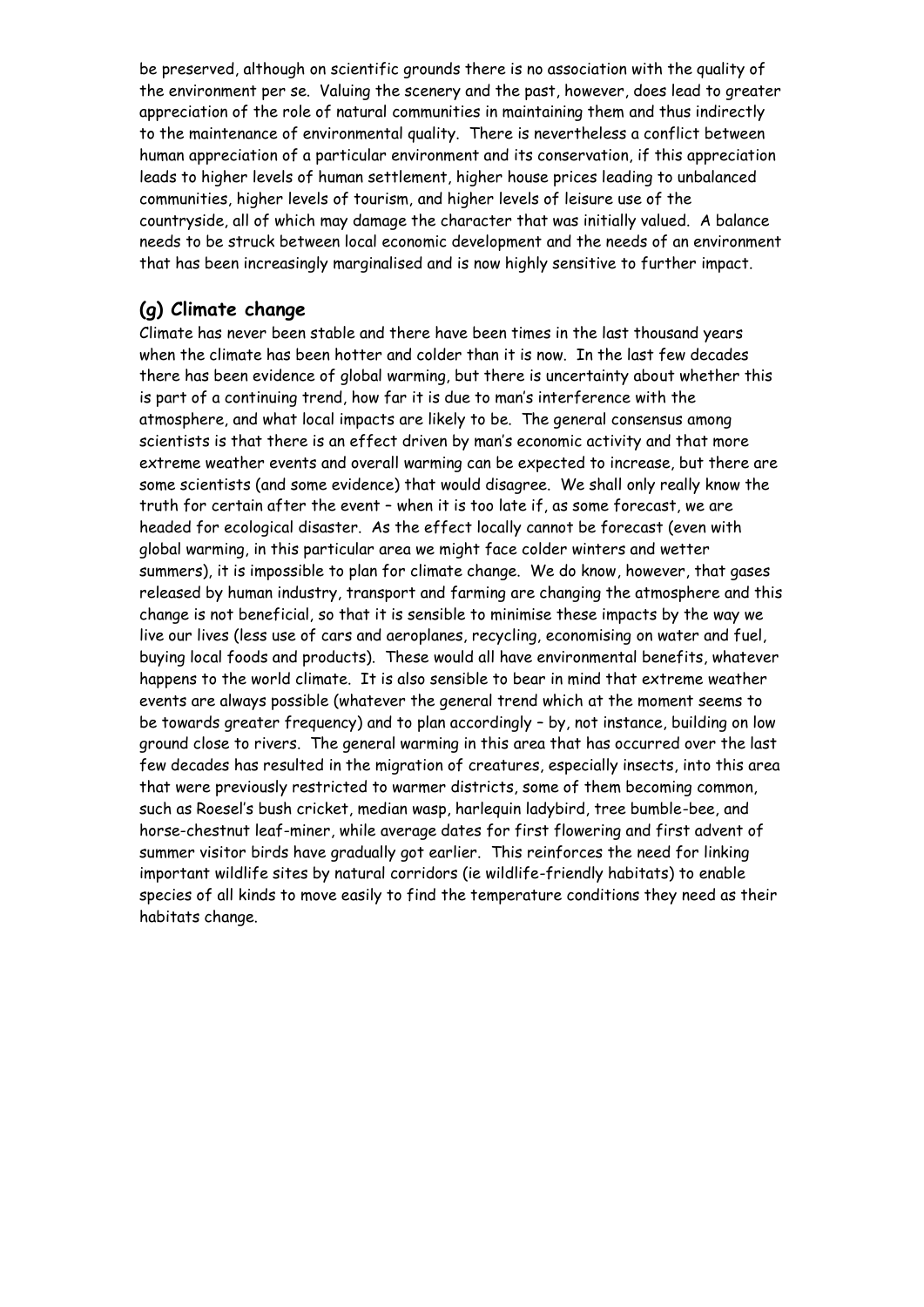# **How we can maintain and improve our environment**

### **(a) Eco-communities**

Intensive agriculture, driven by economic forces and scientific advances, has radically decreased the area of countryside in which natural communities can thrive. It is therefore important that those areas where such communities currently exist are preserved and managed to maintain or increase their biodiversity. Prestwood Nature carries out regular surveys of different habitats and tries to ensure that those that still have some natural integrity are preserved, by negotiation with and assistance to landowners, and by mobilising volunteer effort. In doing so it has benefited from the support of parish, district and county councils, the Chilterns Conservation Board, and other bodies. Continued cooperation is essential to future success. Efforts need to be continued to publicise the needs of environmental conservation and the responsibility of each resident in this respect. These efforts need to be made continually because of the high turnover of population in the area. Schools should be encouraged to engage their pupils in conservation, both on school grounds and in the wider area. Parish, district and county newsletters delivered to all households should feature environmental issues much more extensively than they do now, where "environment" tends to come down to just recycling and traffic control.

#### *1 Common land*.

With no viable heather communities left, the only option is replanting with heather if a suitable site can be found on acid soil. Prestwood Nature is making small trials of heathland restoration on two small sites, but a site of reasonable extent where the owner is sympathetic has yet to be found. Margins of current relics of old commons now used as playing-fields might have potential for heathland creation, without encroaching on playing areas.

#### *2 Chalk streams*.

In consultations on water extraction, all bodies should press for reduced extraction from the Mobwell region. Conservation of waterside meadows south from the Mobwell towards Little Missenden should be a priority, linking the management of neighbouring fields. This is one of Prestwood Nature's priority "corridors". Improving flow underneath Buryfield would be beneficial, but there would seem no way of enlarging the current culverts. The only other option would be to deflect the course of the river around the edge of Buryfield and to return to surface flow, which would itself have public amenity value. Although several parties have suggested this, it is likely that the cost would be prohibitive.

#### *3 Chalk grassland*.

Several sites are already subject to conservation management. Other sites exist but are deteriorating because of the lack of interest of owners. This includes a series of fields on the west side of Denner Hill.

#### *4 Hay meadows*.

Hardly any hay meadows now survive in the area, although Prestwood Nature are reseeding a few areas (Boug's Meadow, Kiln Common Orchard) and some private landowners are also re-establishing appropriate management on their property to good effect. Areas of public land not used for recreation could be considered for similar management in favour of flowers, butterflies and bees. The benefits of properly managed long-grass areas over short-turf "lawns" should be publicised, and interested landowners supported with advice (as Prestwood Nature is attempting to do). Ideal meadow management is a single cut in later summer (or whenever the flowering plants present have had a chance to seed), removing the cuttings. Plants will gradually move into such an area, but the process can be speeded up by initially scarifying the existing turf and sowing a wildflower meadow mix from a supplier who can guarantee British origin. Bulbs of wild daffodil, bluebell, snowdrop, etc can also be planted to add springtime interest.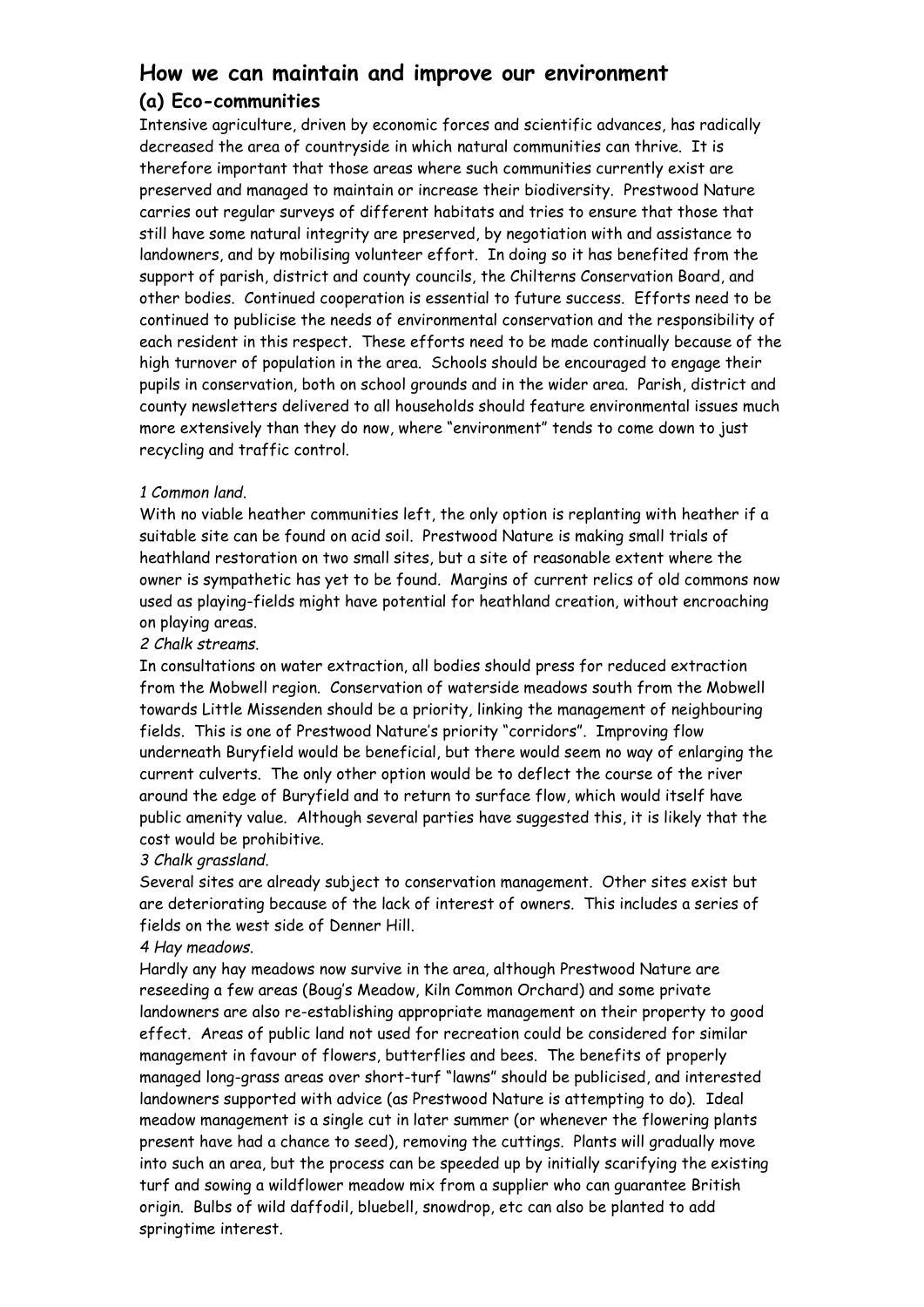#### *5 Arable land*.

Unsprayed cultivated field margins on arable farmland should be promoted – even a 2 metre wide strip around each field would increase the area available to native annual plants very considerably. Pesticides should be used sparingly – Integrated Pest Management, as recommended by LEAF (Linking Environment and Farming) and Plantlife, minimises use of chemicals by proper targeting, whether on farms or in private gardens. The coming EU Directive on Sustainable Use of Pesticides will require even greater regulation in future. Owners of allotments should be encouraged to allow smaller "weeds" like fumitory, small toadflax and corn spurrey to share the space used by crops, as allotments have been found to support a significant number of uncommon native annuals. Gardeners should similarly be encouraged not to weed too assiduously between crops, except for vigorous plants and those that spread quickly: discrimination rather than blanket destruction of all natural life-forms.

#### *6 Orchards*.

Owners of remnants of old orchards should be encouraged to preserve them, leaving dead wood in situ as an important wildlife habitat, and planting new trees to replace those that will eventually die. The planting of new orchards (which can be done in conjunction with hay meadow creation) should also be encouraged. While small orchards will necessarily use dwarfing stock, full-grown orchard trees are feasible in larger fields and will be more beneficial to wildlife. Orchard owners should also be encouraged to plant endangered old local fruit varieties where commercial fruit production is not being considered. There are several suppliers of such varieties and Prestwood Nature can supply details.

#### *7 Ponds*.

Derelict ponds that show signs of being able to maintain water for a good part of the year may be worth restoring. The cost (from £100 to £5000 or more) will depend on size, the extent of dredging necessary, and whether shading trees need to be taken out. A good pond supports a vast amount of wildlife and can be scenically attractive. Ponds should not be stocked with fish, which destroy most other creatures. Fish are not a natural component of isolated ponds. People should be discouraged from feeding ducks, which attracts excessive numbers that devastate the flora and fauna of a pond. (An example of where this has created a very ugly and lifeless pond is the one in the centre of Holmer Green.) Where it is not worth restoring a pond in a residential area, planting of reeds should be undertaken so that it will act as a pollution-extractor from road runoff.

#### *8 Ancient trees*.

There are hundreds of trees (especially oaks) in the area that are over 200 years old. They are mostly in hedgerows, along roadsides, and in parkland. Very few woods have ancient trees except sometimes along the margins. All trees over 2 metres girth (at chest height) should be preserved, even if they show signs of deterioration, for the wildlife they support, as long as there are no safety implications. Even in the latter case, the problem can usually be dealt with by removing selected boughs. Even dead trees should be left standing if possible. Where large trees are close to housing it can be difficult to preserve them, as residents may worry about windfall and roots disturbing foundations. Such trees are also likely to suffer from drought. Nevertheless, such trees are an important amenity, for residents and wildlife, and should be preserved if at all possible. An example is the line of trees, mostly oak, along Westrick Walk on the Lovell Estate in Prestwood. This used to mark the edge of Prestwood Common, the trees being relics of the former hedgerow. Underneath them in autumn grow many rare species of fungus which depend upon the trees. They also provide a pleasant green walk across the area.

#### *9 Semi*-*ancient woodland.*

Angling Spring Wood is currently improving with new management by Prestwood Nature and the Chiltern Woodlands Project. Many other woodlands are receiving careful management. Priorities for Prestwood Nature on the basis of wildlife (including dormice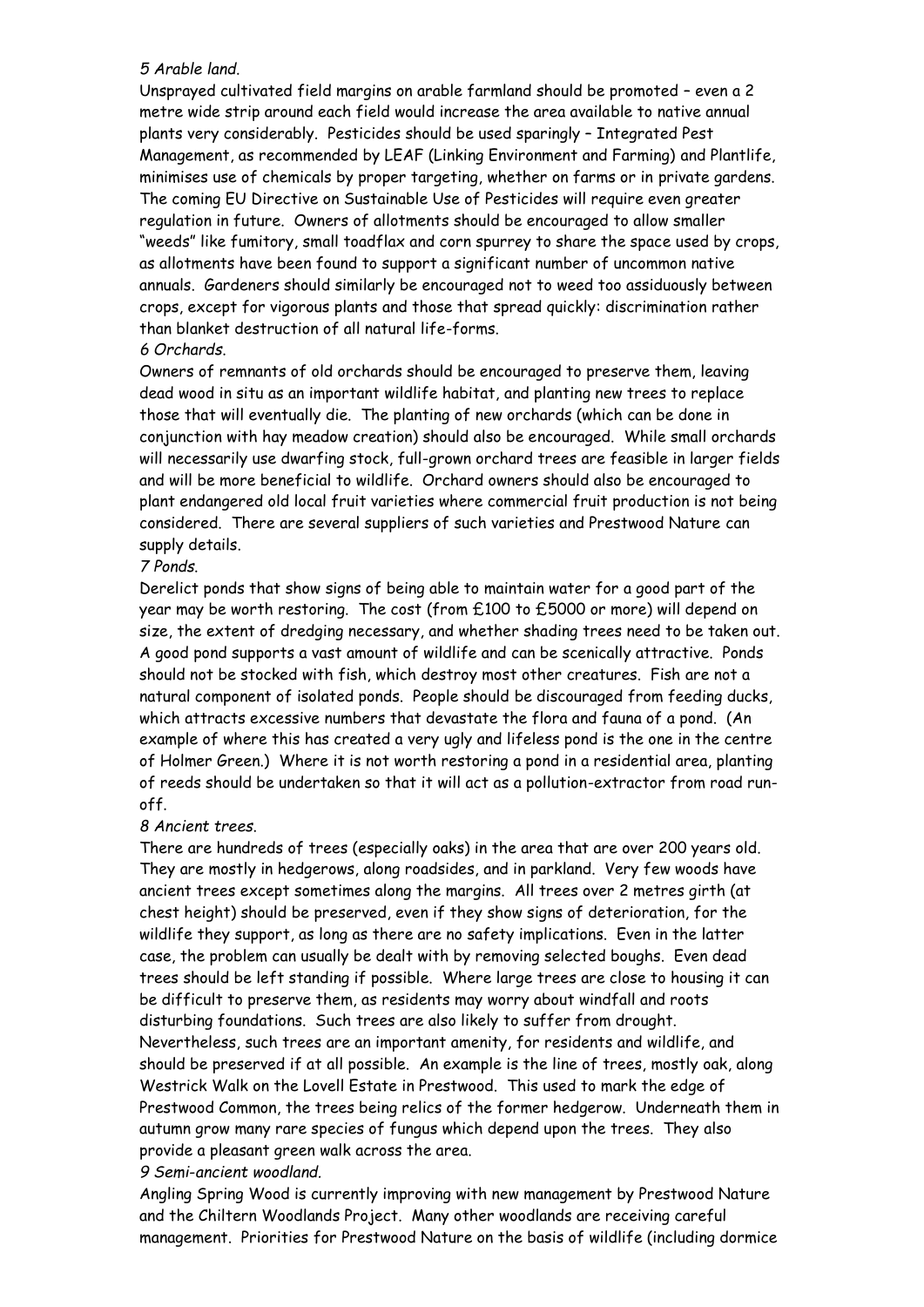and white-letter hairstreak butterflies) are Longfield and Hatches Woods, part of a series of woodlands (including Nanfan Wood, already designated a Local Wildlife Site) along the Hampden Road Valley and connecting with the important Hampden woodlands. Further south are other important woodlands in the vicinity of Pipers School and Boss Lane. Some woodlands (Pepperboxes, Chalkdell, and Gomms) are managed by the Woodland Trust. Woodlands should be managed to preserve their archaeological interest as well as wildlife. Woodlands neighbouring housing often suffer from the dumping of garden waste "over the fence", which causes nutrification, the spread of nettles and loss of other plants: the authorities need to take action where this is occurring. Ancient woodlands have a sensitive soil structure with fungal mycelia, invertebrates and uncommon plants. Management of woodlands should be carried out with a minimum amount of damage to the ground layer, avoiding heavy vehicles. Similarly, motorised vehicles and horses should be excluded from woods, except, in the latter instance where there bridleways.

#### *10 Churchyards*.

Prestwood Nature already advises on the management of some churchyards. These are important for relic habitats such as heathland, short and long grassland, etc. Most have not been fertilised like pasture and have had minimal disturbance (if one omits gravedigging). With graded frequency of grass-cutting and removal of cuttings, some marginal wild areas, etc, churchyards can be treasure-houses for wildlife as well as pleasant places for human contemplation. Mowing should be discontinued from late August to the end of October to allow fungi to "fruit" and flourish, as most churchyards are home to rare species that are rarely allowed to raise their heads because of the rampant mower. Nor do the mower blades need be set so low as to scalp the turf every time.

#### *11 Hedgerows*.

With large areas of land – improved pasture, chemically-treated arable, and residential areas – uncongenial to wildlife, hedgerows have become crucial habitats and highways for wild plants and creatures, providing a network of semi-natural habitat across the whole area. Maintenance of these hedgerows is crucial to conservation of the countryside. They are particularly important for dormice to travel between woodlands, as recognised in the western part of our area being designated as a priority area in the national Hedgerows for Dormice Project. They are also the main habitat these days for decreasing woodland plants like moschatel, green hellebore and toothwort. Hedgerows should be maintained as dense structures, with gaps (except gateways) filled by replanting, preferably laid as in the past (although the cost of labour for this these days tends to be prohibitive), and cut only once in three years (ideally alternating each year between cutting one side, then the other, then the top). Annual cutting of hedgerows destroys the fruit on which dormice and other creatures depend. Annual cutting, however, tends to be popular with farmers and contractors because it prevents thick branches forming and makes cutting easier. In each hedgerow it is beneficial for there to be one tree allowed to grow tall in each 30 metres. These taller trees provide habitats for bats and birds (and, in the case of oaks, purple hairstreak butterfly), and they also provide the ancient trees of the future. The vegetation beside each hedge, up to at least 2 metres, should be left uncut, except once a year, to allow scrub and long grass to provide extra cover for wildlife. Spraying of fields should avoid encroaching on these field margins.

#### *12 Road verges and green lanes*.

These habitats, like hedgerows, also provide corridors for wildlife – indeed they will usually include hedgerows, often ancient. Green lanes preserve the vegetated banks important for many plants like primrose and violet, whereas surfaced roads for motor vehicles have often been widened to such an extent that the road reaches right up to the hedgerow on each side, as can be seen to have happened recently along Whitefield Lane as it rises from Great Missenden to Angling Spring Farm (formerly View Cottage), where colonies of orpine and moschatel have been virtually eliminated by removal of the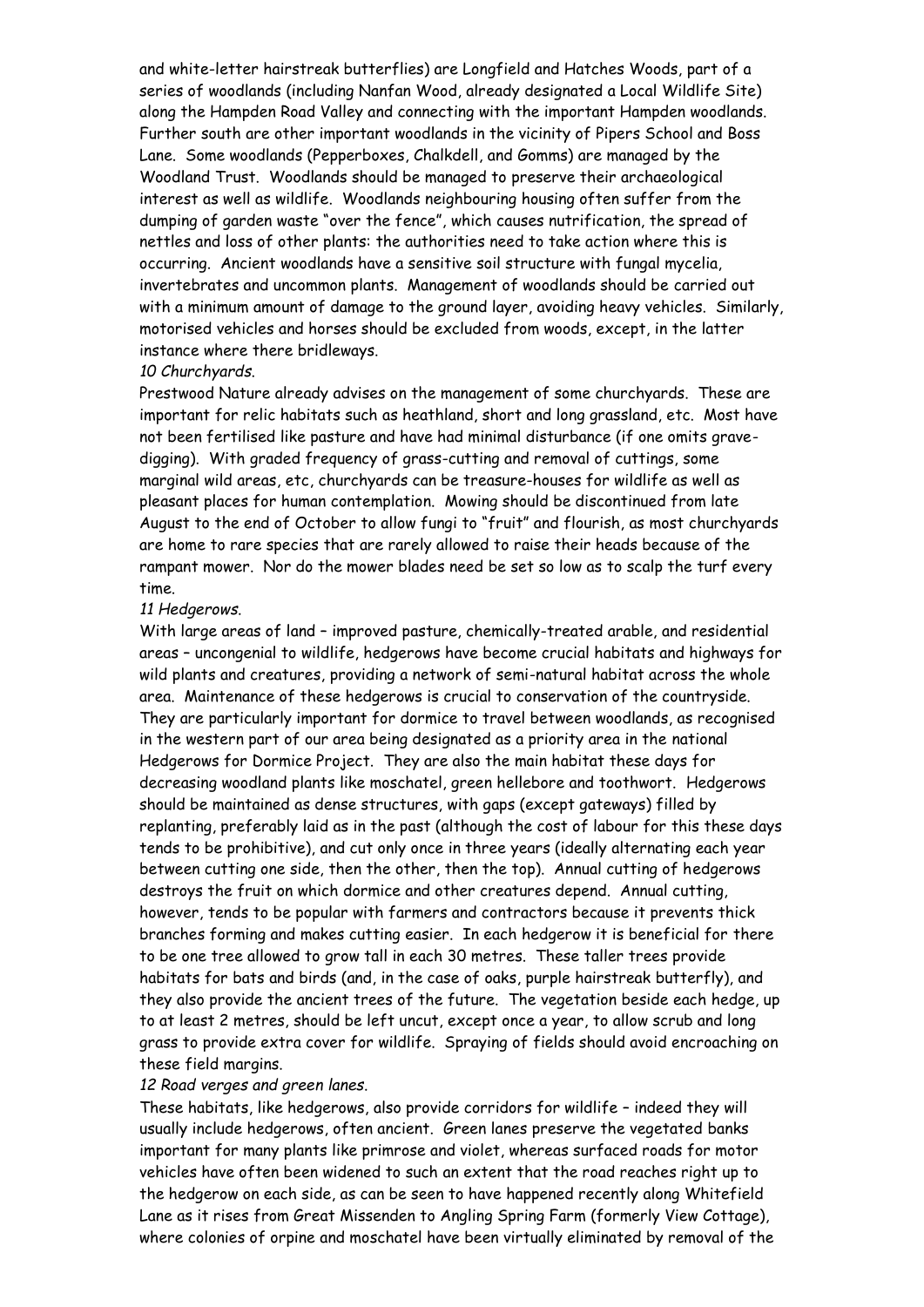banks. Leopardsbane was similarly destroyed by the widening of Perks Lane. The maintenance of roads has always taken scant regard of the needs of natural habitats, and contractors, whether widening roads, taking out hedgerows to improve visibility of traffic, or cutting verges, have no knowledge of what they are destroying. Highways departments should seek advice on whether there is any conservation interest before undertaking any maintenance of roadsides. Prestwood Nature intends in 2011 to carry out a systematic survey of road verges, but an earlier proposal from the Countryside Section at the County Council for roadside nature reserves (present in virtually every other county in Britain) received short shrift from the Highways Department. Prestwood Nature already has knowledge of numerous important verges in its area and it is essential that this is incorporated in maintenance plans. Timing of cutting is important, varying with the particular plants present, and cuttings must be taken away to avoid the build-up of nutrients and colonisation of verges by the likes of stinging-nettle and dock. At the moment neither of these is taken into consideration.

While road verges can be wildlife corridors, roads themselves can be barriers to wildlife. In cases where this is a problem measures such as mammal fencing; underpasses for badgers, hedgehogs and amphibians; and green bridges for both wildlife and people; should be considered. These can, however, be costly and limited in effectiveness if not adequately planned, so that these measures are easier to apply at the time of new road creation.

#### *13 Horse paddocks.*

The Natural England leaflet "Horses, grasslands and nature conservation" shows how horse-grazed grasslands can be managed so as not to lose their natural biodiversity. Horse-farms and individual owners should be encouraged to adopt these ideas. *14 Disturbed land and built environments*.

While there is a suite of plants and invertebrates dependent on disturbed land ("wasteland"), it is difficult to plan for their conservation, because it is in the nature of such land to be temporary and continually shifting. Wasteland that is left for too long becomes dense scrub of limited value. Species that use such habitats are adapted to the need for constant dispersal (eg wind-carried seeds) and they must look after themselves. Man can help, however, by not being over-tidy in the management of residential and industrial areas, leaving the odd pile of rubble or sticks and trampled ground. Green corridors should be provided at regular intervals in all residential areas and should be incorporated into building plans. They are important for human leisure needs as well as wildlife. While regularly walked routes and play-areas should have frequently-cut short grass, there are usually odd corners and fringes where grass does not need to be cut other than once a year to allow wildflowers to flourish. This area (especially Prestwood) is notable for the number of rare toadstools produced in late summer and autumn, including the Red Data Book Devil's Bolete and many waxcaps, but these are regularly mown as soon as they appear. Mowing should be discontinued between late August and the end of October to allow these species to multiply, as in the case of churchyards above.

#### *15 Building plans.*

Considerations for building plans from an environmental perspective include: (i) Landscaping incorporating a variety of green spaces, avoiding the recent tendency towards high density housing by building over gardens

(ii) Tree and shrub planting limited to native species of British origin

(iii) Nesting and roosting sites incorporated into architectural designs – eg bat and swift bricks; nest boxes mounted on outside walls; green/brown roofs for birds, plants and invertebrates

(iv) Preservation of any extant natural features such as hedgerows, mature trees, ponds (v) Incorporation of water conservation features, such as ditches draining into ponds, encouragement of reduced water consumption by householders (eg water meters), and grey water systems incorporated into building design (eg for collecting rainwater to flush toilets)